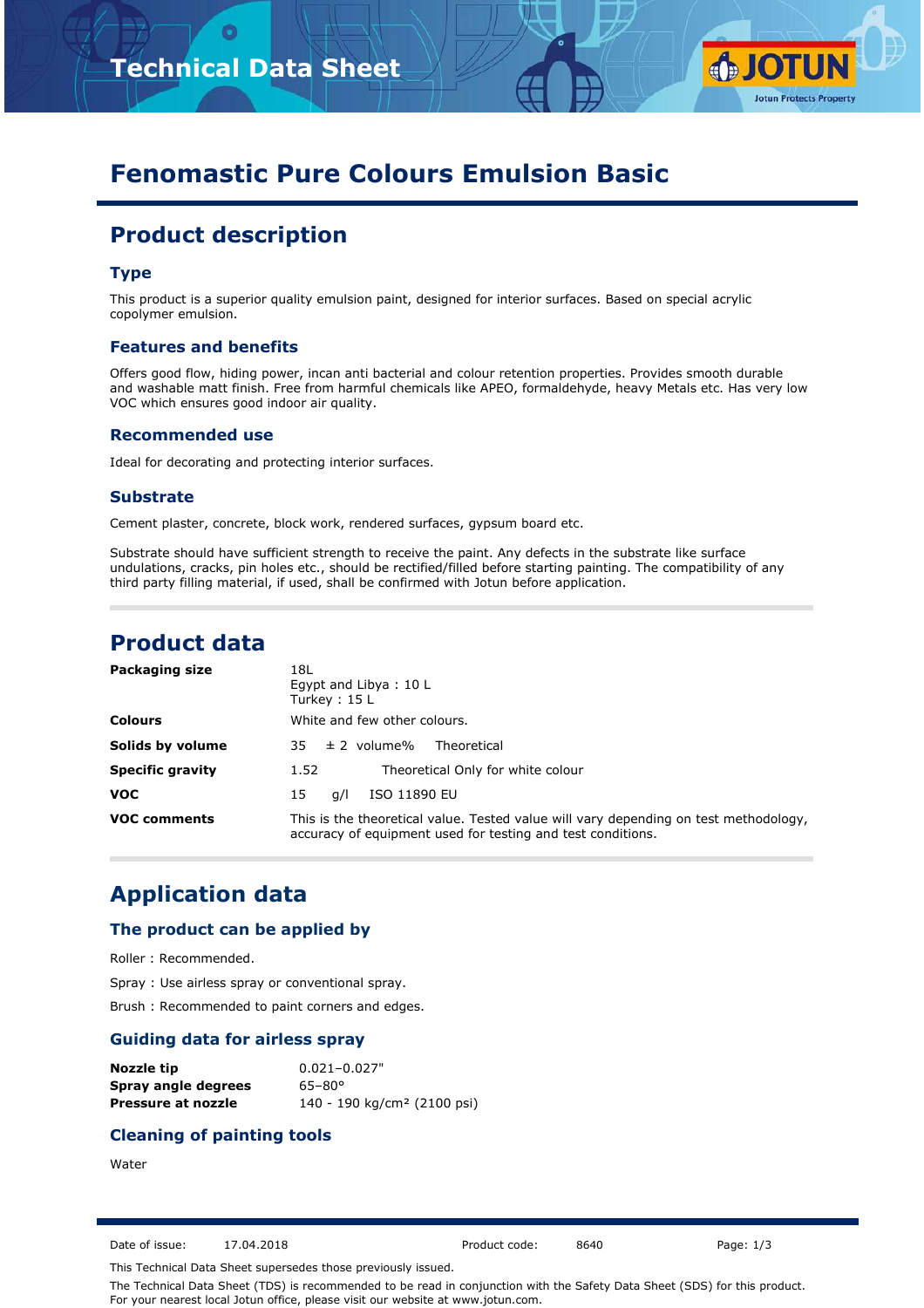

#### **Film thickness per coat**

#### **Typical recommended range**

Dry film thickness 35 - 60 µm Wet film thickness 100 - 170 µm Film thickness will vary and is calculated as average.

Theoretical spreading rate  $10 - 6$  m<sup>2</sup>/l Spreading rate depends on film thickness applied, type of texture, surface porosity, imperfections, temperature, wastage during painting etc.

Maximum spread rate per coat is obtained at minimum dry film thickness and vice versa.

#### **Thinner**

Water

#### **Dilution**

Maximum 10 %

#### **Conditions during application**

The temperature of the substrate should be minimum 10 °C and at least 3 °C above the dew point of the air, measured in the vicinity of the substrate. Good ventilation is usually required in confined areas to ensure proper drying.

#### **Drying times**

Drying times are generally related to air circulation, temperature, film thickness and number of coats, and will be affected correspondingly.

1. Recommended data given is, for recoating with the same generic type of paint.

2. In case of multi-coat application, drying times will be influenced by the number and sequence and by the total thickness of previous coats applied.

3. The surface should be dry and free from any contamination prior to application of the subsequent coat.

| The drying time is measured by stated values:<br><b>Relative Humidity (RH) 50 %</b> |                 |          |                |
|-------------------------------------------------------------------------------------|-----------------|----------|----------------|
| Substrate temperature                                                               | 10 °C.          | - 23 °C. | 40 °C          |
| Surface (touch) dry                                                                 | 12h             | 6 h      | 2 <sub>h</sub> |
| Hard dry                                                                            | 16 h            | 8 h      | 4 h            |
| Dry to over coat, minimum                                                           | 12 <sub>h</sub> | 6 h      | 2 h            |
|                                                                                     |                 |          |                |

### **Directions for use**

#### **Surface preparation**

The substrate must be sound, clean, dry and free from dust, oil, grease, laitance etc. All traces of form release agents/curing agents must be removed. A light sanding with suitable abrasive material is recommended before application. Any resulting dust/loose particles must be removed.

#### **Recommended paint system**

#### **Primer**

Fenomastic Emulsion Primer or PVA Primer : 1 Coat

Date of issue: 17.04.2018 Product code: 8640 Page: 2/3

This Technical Data Sheet supersedes those previously issued.

The Technical Data Sheet (TDS) is recommended to be read in conjunction with the Safety Data Sheet (SDS) for this product. For your nearest local Jotun office, please visit our website at www.jotun.com.